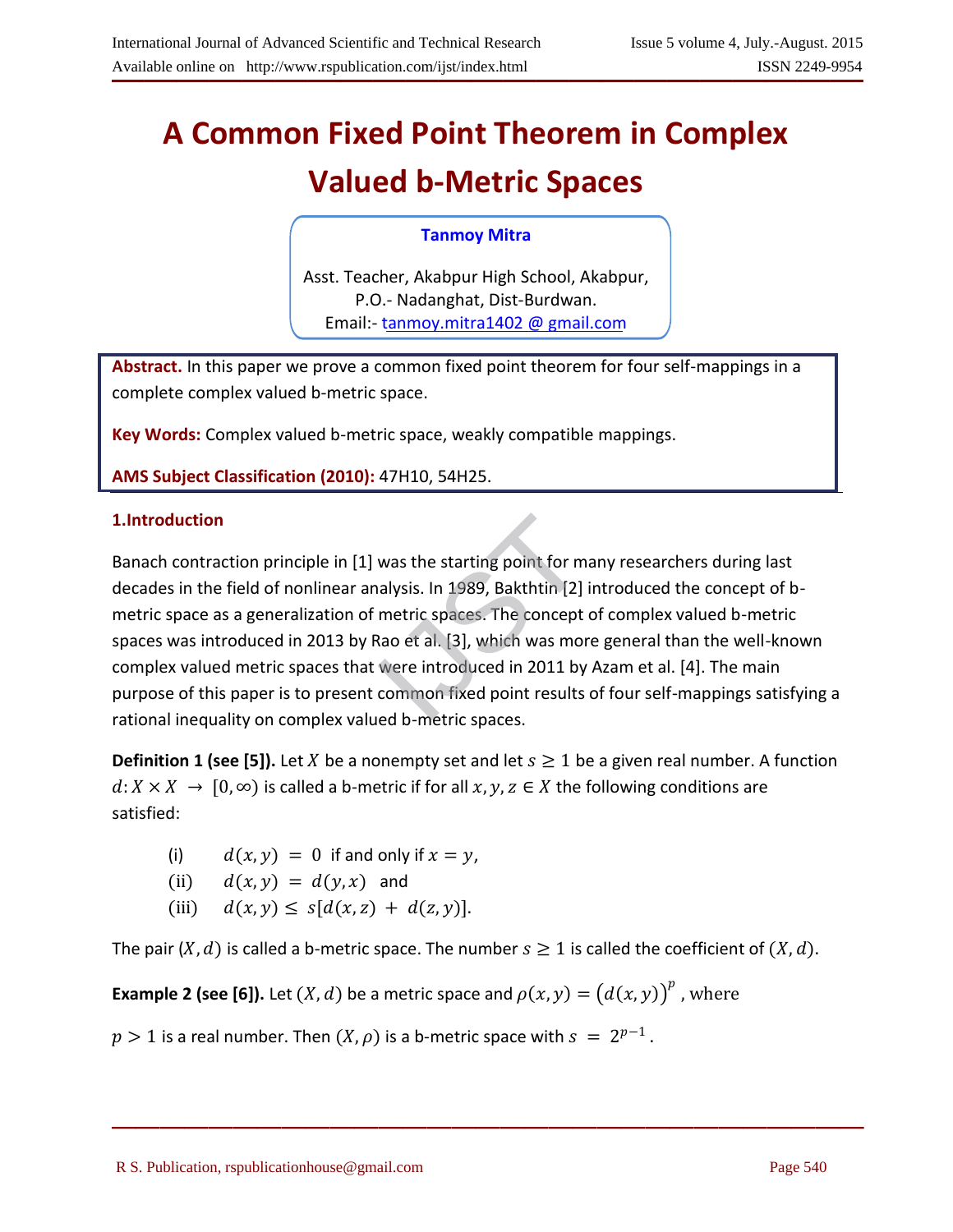Let  $\mathbb C$  be the set of all complex numbers and  $z_1, z_2 \in \mathbb C$ . Define a partial order relation  $\precsim$ on  $\mathbb C$  as follows:

 $z_1 \lesssim z_2$  if and only if  $Re(z_1) \leq Re(z_2)$  and  $Im(z_1) \leq Im(z_2)$ .

Thus  $z_1 \lesssim z_2$  if one of the followings holds:

(1)  $Re(z_1) = Re(z_2)$  and  $Im(z_1) = Im(z_2)$ ,

(2)  $Re(z_1) < Re(z_2)$  and  $Im(z_1) = Im(z_2)$ ,

(3)  $Re(z_1) = Re(z_2)$  and  $Im(z_1) < Im(z_2)$  and

(4)  $Re(z_1) < Re(z_2)$  and  $Im(z_1) < Im(z_2)$ .

We write  $z_1 \le z_2$  if  $z_1 \le z_2$  and  $z_1 \ne z_2$  i.e., one of (2), (3) and (4) is satisfied and we will write  $z_1 \leq z_2$  if only (4) is satisfied.

**Remark 1:** We can easily check the followings:

- (i)  $a, b \in \mathbb{R}, a \leq b \Rightarrow az \leq bz \forall z \in \mathbb{C}.$
- (ii)  $0 \leq z_1 \leq z_2 \Rightarrow |z_1| < |z_2|$ .
- (iii)  $z_1 \precsim z_2$  and  $z_2 \prec z_3 \Rightarrow z_1 \prec z_3$ .

**Definition 3 (see [4]).** Let X be a nonempty set. A function  $d: X \times X \rightarrow \mathbb{C}$  is called a complex valued metric on X if for all  $x, y, z \in X$  the following conditions are satisfied: Solution a: X<br>  $\in$  X the following conditions<br>  $\varphi$ ) = 0 if and only if  $x = y$ ,<br>  $\varphi$ <br>  $\varphi$ <br>  $\varphi$ <br>  $\varphi$ <br>  $\varphi$ <br>  $\varphi$ <br>  $\varphi$ <br>  $\varphi$ <br>  $\varphi$ <br>  $\varphi$ <br>  $\varphi$ <br>  $\varphi$ <br>  $\varphi$ <br>  $\varphi$ <br>  $\varphi$ <br>  $\varphi$ <br>  $\varphi$ <br>  $\varphi$ <br>  $\varphi$ <br>  $\varphi$ <br>

- (i)  $0 \leq d(x, y)$  and  $d(x, y) = 0$  if and only if  $x = y$ ,
- (ii)  $d(x, y) = d(y, x)$  and
- (iii)  $d(x, y) \preceq d(x, z) + d(z, y)$

The pair  $(X, d)$  is called a complex valued metric space.

**Example 4 (see [7]).** Let  $X = \mathbb{C}$ . Define the mapping  $d: X \times X \to \mathbb{C}$  by

$$
d(x, y) = i|x - y|, \text{ for all } x, y \in X.
$$

Then  $(X, d)$  is a complex valued metric space.

**Example 4.1.** Let  $X = \mathbb{C}$ . Define the mapping  $d: X \times X \to \mathbb{C}$  by

$$
d(x, y) = e^{ik} |x - y|, \text{ where } k \in [0, \frac{\pi}{2}], \forall x, y \in X.
$$

Then  $(X, d)$  is a complex valued metric space.

**Definition 5 (see[3]).** Let X be a nonempty set and let  $s \ge 1$  be given real number. A function  $d: X \times X \to \mathbb{C}$  is called a complex valued b-metric on X if for all  $x, y, z \in X$  the following conditions are satisfied:

- (i)  $0 \leq d(x, y)$  and  $d(x, y) = 0$  if and only if  $x = y$
- (ii)  $d(x, y) = d(y, x)$  $u(x, y) = u(y, x)$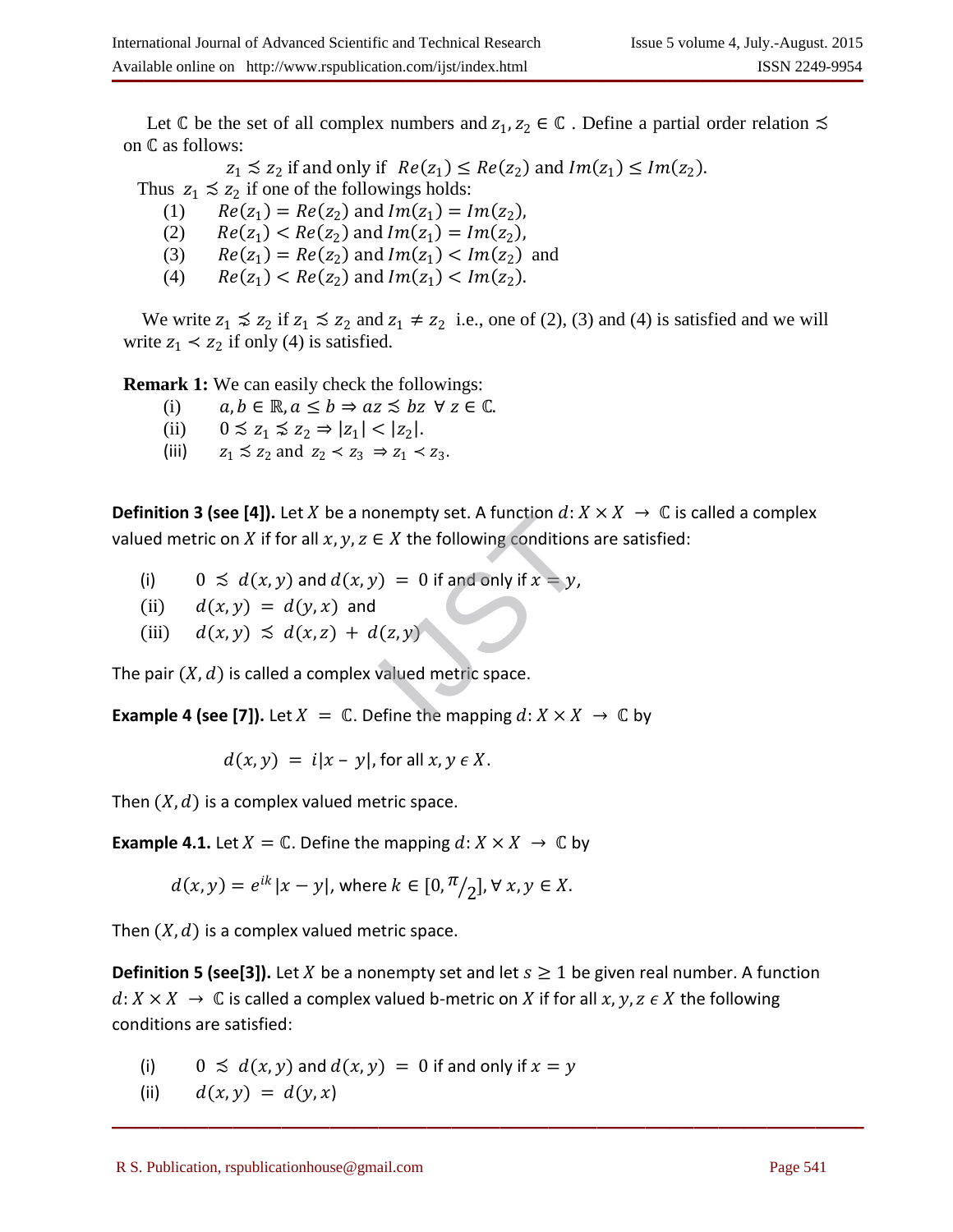(iii)  $d(x, y) \leq s[d(x, z) + d(z, y)].$ 

The pair  $(X, d)$  is called a complex valued b-metric space.

**Example 6(see[3]).** Let  $X = [0,1]$ . Define the mapping  $d: X \times X \rightarrow \mathbb{C}$  by

$$
d(x, y) = |x - y|^2 + i |x - y|^2, \text{ for all } x, y \in X.
$$

Then  $(X, d)$  is a complex valued b-metric space with  $s = 2$ .

**Definition 7(see[3]).** Let  $(X, d)$  be a complex valued b-metric space. Consider the following.

- (i) A point  $x \in X$  is called an interior point of a set  $A \subseteq X$  whenever there exists  $0 \prec r$ , such that  $B(x, r) = \{ y \in X : d(x, y) < r \} \subseteq A$ .
- (ii) A point  $x \in X$  is called a limit point of a set A whenever, for every  $0 < r \in \mathbb{C}$ ,  $B(x, r) \bigcap (A - \{x\}) \neq \phi.$
- (iii) A subset A of X is called open whenever each point of A is an interior point of A.
- (iv) A subset A of X is called closed whenever each limit point of A belongs to A.
- (v) A subbasis for a Hausdorff topology  $\tau$  on  $\overline{X}$  is a family

$$
F = \{ B(x,r) : x \in X \text{ and } 0 < r \}.
$$

**Definition 8 (see [3]).** Let  $(X, d)$  be a complex valued b-metric space and a sequance  $\{x_n\}$  in  $X$ and  $x \in X$ . Consider the following.

- (i) If for every c, with  $0 < c$ , there is  $N \in \mathbb{N}$  such that, for all  $n > N$ ,  $d(x_n, x) < c$ , then  $\{x_n\}$  is said to be convergent,  $\{x_n\}$  converges to  $x$ , and  $x$  is the limit point of  $\{x_n\}$ . We denote this by  $\lim_{n\to\infty}x_n = x$  or  $\{x_n\} \to x$  as  $n\to\infty$ . orff topology  $\tau$  on  $X$  is a fam<br>and  $0 \leq r$ .<br>a complex valued b-metric<br>c, there is  $N \in \mathbb{N}$  such that,<br>rgent,  $\{x_n\}$  converges to  $x$ , a
- (ii) If for every  $\epsilon \mathbb{C}$ , with  $0 < c$ , there is  $N \in \mathbb{N}$  such that, for all  $n > N$ ,  $d(x_n, x_{n+m}) <$ c, where  $m \in \mathbb{N}$  , then is  $\{x_n\}$  said to be Cauchy sequence.
- (iii) If every Cauchy sequence in X is convergent, then  $(X, d)$  is said to be a complete complex valued b-metric space.

**Definition 9** (see [8]): Let  $(X, d)$  be a complex valued metric space. The self-maps S and T are said to be commuting if  $STx = TSx$  for all  $x \in X$ .

**Definition 10 (see[9]):** Let  $(X, d)$  be a complex valued metric space. The self-maps S and T are said to be compatible if  $\lim_{n\to\infty} d(STx_n, TSx_n) = 0$  whenever  $\{x_n\}$  is a sequence in X such that  $\lim_{n \to \infty} S x_n = \lim_{n \to \infty} T x_n = t$  for some  $t \in X$ .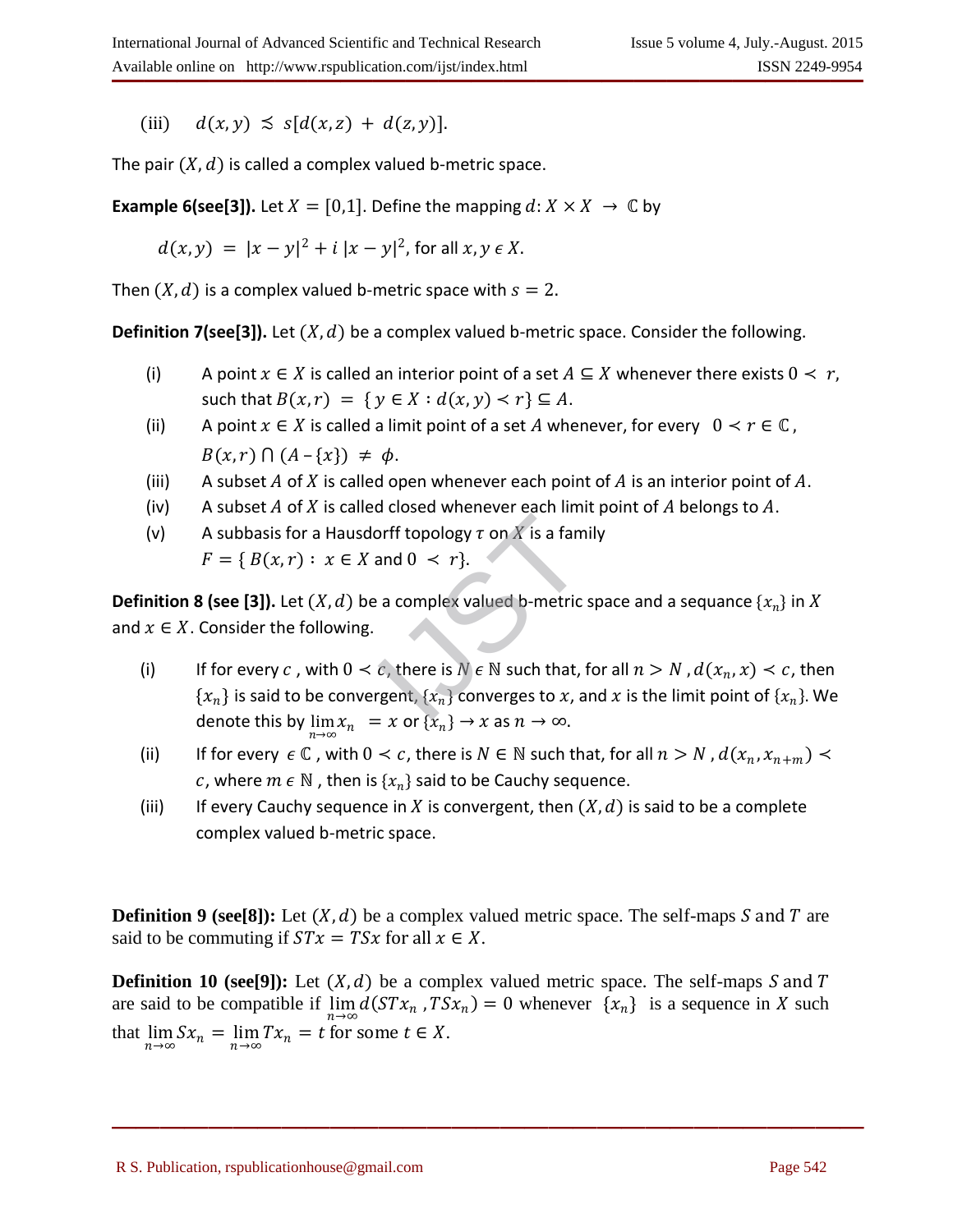**Definition 11 (see[10]):** Let  $(X, d)$  be a complex valued metric space. The self-maps S and T are said to be weakly compatible if  $STx = TSx$  whenever  $Sx = Tx$ , i.e., they commute at their coincidence points.

**Lemma 12 (see [3]).** Let  $(X, d)$  be a complex valued b-metric space and let  $\{x_n\}$  be a sequence in X. Then  $\{x_n\}$  converges to x if and only if  $|d(x_n, x)| \to 0$  as  $n \to \infty$ .

**Lemma 13 (see [3]).** Let  $(X, d)$  be a complex valued b-metric space and let  $\{x_n\}$  be a sequence in  $X.$  Then  $\{x_n\}$  is a Cauchy sequence if and only if  $|d(x_n,x_{n+m})|\to 0$  as  $\to\infty$  , where  $m\in\mathbb{N}.$ 

# **2. Main Result**

**Theorem 1.** Let  $(X, d)$  be a complete complex valued b-metric space with coefficient  $s \geq 1$ . Let S, T, f and g be self-mappings of  $X$ , satisfying the conditions:

- (i) The pairs  $\{ S, f \}$  and  $\{ T, g \}$  are weakly compatible,
- (ii)  $TX \subseteq fX$  and  $SX \subseteq gX$ ,
- (iii)  $fX$  or  $gX$  is a complete subspace of  $X$  and
- (iv)  $d(Sx, Ty) \le \lambda_1 d(fx, gy) + \lambda_2 d(fx, Sx) + \lambda_3 d(gy, Ty) + \lambda_4 [d(gy, Sx) +$  $d(fx, Ty)$ ,  $\forall x, y \in X$ subspace of *X* and<br>  $y$ ) +  $\lambda_2 d(fx, Sx) + \lambda_3 d(gy)$ <br>  $\forall x, y \in X$ ,<br>
ative reals with  $\lambda_1 + s\lambda_2 +$ <br>  $\lambda_1 + s\lambda_3 + s\lambda_4$

where  $\lambda_1, \lambda_2, \lambda_3, \lambda_4$  are non-negative reals with  $\lambda_1 + s\lambda_2 + \lambda_3 + 2s\lambda_4 < 1$ .

Then S, T, f and g have a unique common fixed point in  $X$ .

**Proof.** Let  $x_0 \in X$  be arbitrary.

Using condition (ii), we define a sequence  $\{y_n\}$  in  $X$ , as

$$
y_{2n+1} = gx_{2n+1} = Sx_{2n}
$$
,  $y_{2n+2} = fx_{2n+2} = Tx_{2n+1}$ ,  $n = 0, 1, 2, \ldots$ 

Then  $d(y_{2n+1}, y_{2n+2}) = d(Sx_{2n}, Tx_{2n+1})$ 

$$
\preceq \lambda_1 d(fx_{2n}, gx_{2n+1}) + \lambda_2 d(fx_{2n}, Sx_{2n}) + \lambda_3 d(gx_{2n+1}, Tx_{2n+1}) +
$$
  
\n
$$
\lambda_4 [d(gx_{2n+1}, Sx_{2n}) + d(fx_{2n}, Tx_{2n+1})]
$$
  
\n
$$
= \lambda_1 d(y_{2n}, y_{2n+1}) + \lambda_2 d(y_{2n}, y_{2n+1}) + \lambda_3 d(y_{2n+1}, y_{2n+2}) +
$$
  
\n
$$
\lambda_4 [d(y_{2n+1}, y_{2n+1}) + d(y_{2n}, y_{2n+2})]
$$
  
\n
$$
\preceq \lambda_1 d(y_{2n}, y_{2n+1}) + \lambda_2 d(y_{2n}, y_{2n+1}) + \lambda_3 d(y_{2n+1}, y_{2n+2}) +
$$
  
\n
$$
\lambda_4 s [d(y_{2n}, y_{2n+1}) + d(y_{2n+1}, y_{2n+2})]
$$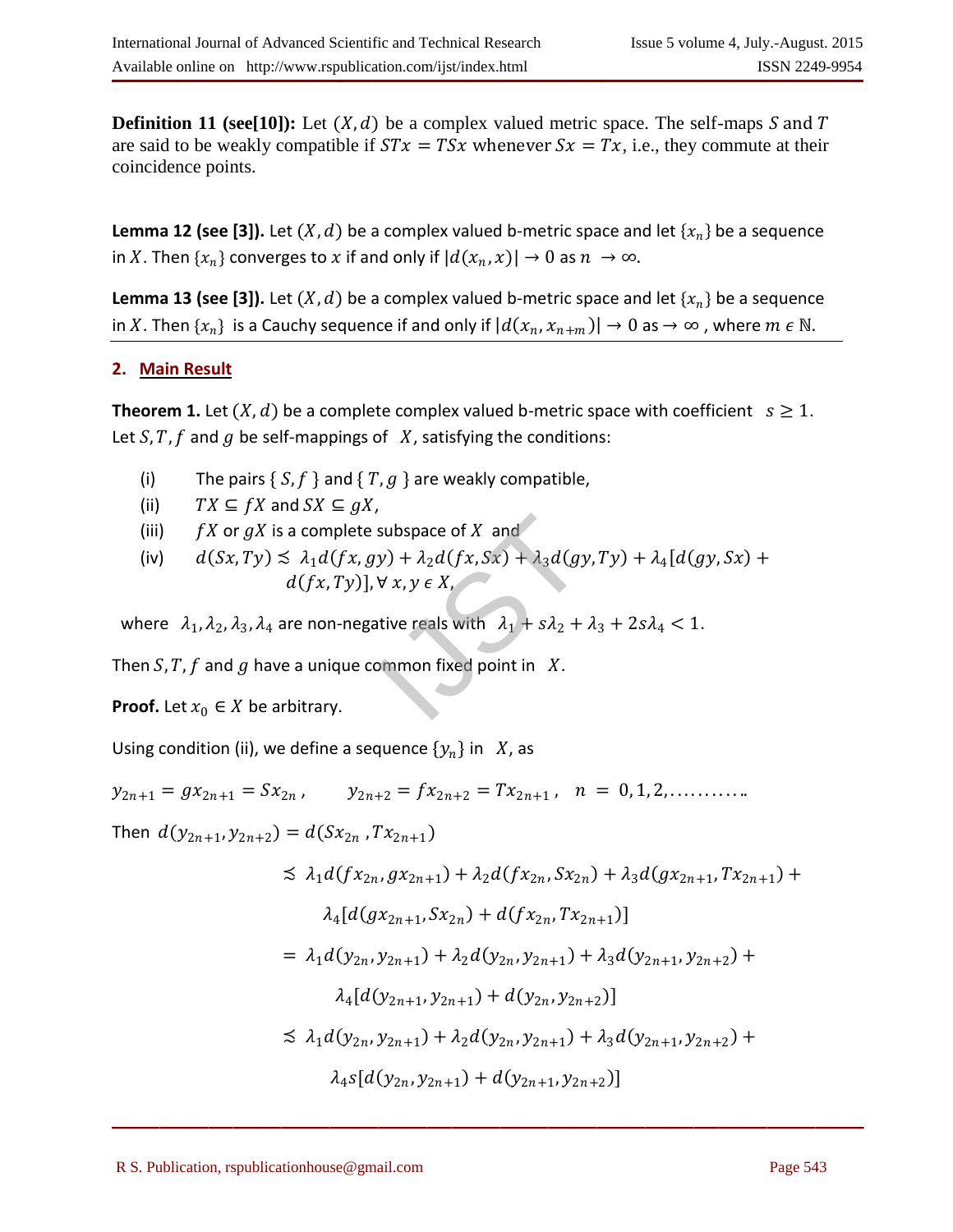Therefore  $d(y_{2n+1}, y_{2n+2}) \lesssim \frac{\lambda_1 + \lambda_2 + s\lambda_4}{1 - \lambda_2 - s\lambda_4}$  $\frac{11+2+3\lambda_4}{1-\lambda_3-s\lambda_4}$   $d(y_{2n}, y_{2n+1})$ 

i.e. 
$$
d(y_{2n+1}, y_{2n+2}) \leq \delta_1 d(y_{2n}, y_{2n+1})
$$
, where  $\delta_1 = \frac{\lambda_1 + \lambda_2 + s\lambda_4}{1 - \lambda_3 - s\lambda_4}$ ,

here  $0 \le \delta_1 < 1$ , since  $0 \le \lambda_1 + s\lambda_2 + \lambda_3 + 2s\lambda_4 < 1$  and  $s \ge 1$ .

## Similarly

$$
d(y_{2n+2}, y_{2n+3}) = d(Sx_{2n+2}, Tx_{2n+1})
$$
  
\n
$$
\leq \lambda_1 d(fx_{2n+2}, gx_{2n+1}) + \lambda_2 d(fx_{2n+2}, Sx_{2n+2}) + \lambda_3 d(gx_{2n+1}, Tx_{2n+1}) +
$$
  
\n
$$
\lambda_4 [d(gx_{2n+1}, Sx_{2n+2}) + d(fx_{2n+2}, Tx_{2n+1})]
$$
  
\n
$$
= \lambda_1 d(y_{2n+2}, y_{2n+1}) + \lambda_2 d(y_{2n+2}, y_{2n+3}) + \lambda_3 d(y_{2n+1}, y_{2n+2}) +
$$
  
\n
$$
\lambda_4 [d(y_{2n+1}, y_{2n+3}) + d(y_{2n+2}, y_{2n+2})]
$$
  
\n
$$
\leq \lambda_1 d(y_{2n+2}, y_{2n+1}) + \lambda_2 d(y_{2n+2}, y_{2n+3}) + \lambda_3 d(y_{2n+1}, y_{2n+2}) +
$$
  
\n
$$
\lambda_4 s [d(y_{2n+1}, y_{2n+2}) + d(y_{2n+2}, y_{2n+3})]
$$
  
\nTherefore  $d(y_{2n+2}, y_{2n+3}) \leq \frac{\lambda_1 + \lambda_3 + s\lambda_4}{1 - \lambda_2 - s\lambda_4} d(y_{2n+1}, y_{2n+2})$   
\ni.e.  $d(y_{2n+2}, y_{2n+3}) \leq \delta_2 d(y_{2n+1}, y_{2n+2})$ , where  $\delta_2 = \frac{\lambda_1 + \lambda_3 + s\lambda_4}{1 - \lambda_2 - s\lambda_4}$ ,

Therefore  $d(y_{2n+2}, y_{2n+3}) \lesssim \frac{\lambda_1 + \lambda_3 + s\lambda_4}{1 - \lambda_2 - s\lambda_4}$  $\frac{1+2a_3+8a_4}{1-a_2-sa_4}$   $d(y_{2n+1}, y_{2n+2})$ 

i.e. 
$$
d(y_{2n+2}, y_{2n+3}) \preceq \delta_2 d(y_{2n+1}, y_{2n+2})
$$
, where  $\delta_2 = \frac{\lambda_1 + \lambda_3 + s\lambda_4}{1 - \lambda_2 - s\lambda_4}$ ,

Here  $0 \leq \delta_2 < 1$ , since  $0 \leq \lambda_1 + s\lambda_2 + \lambda_3 + 2s\lambda_4 < 1$  and  $s \geq 1$ .

Take  $\delta = \max{\{\delta_1, \delta_2\}}$ . Then  $0 \le \delta < 1$ .

Then 
$$
d(y_{2n+1}, y_{2n+2}) \preceq \delta d(y_{2n}, y_{2n+1})
$$
 and  $d(y_{2n+2}, y_{2n+3}) \preceq \delta d(y_{2n+1}, y_{2n+2})$ ,

where  $n = 0.1, 2, \ldots, \ldots, \ldots, \ldots$ 

Now  $d(y_{n+2}, y_{n+1}) \precsim \delta d(y_{n+1}, y_n) \precsim \delta^2 d(y_n, y_{n-1}) \dots \dots \dots \dots \dots \precsim \delta^{n+1} d(y_1, y_0)$ 

So for 
$$
m > n
$$
,

$$
d(y_m, y_n) \lesssim sd(y_n, y_{n+1}) + sd(y_{n+1}, y_m)
$$
  
\n
$$
\lesssim sd(y_n, y_{n+1}) + s^2 d(y_{n+1}, y_{n+2}) + s^2 d(y_{n+2}, y_m)
$$
  
\n
$$
\lesssim sd(y_n, y_{n+1}) + s^2 d(y_{n+1}, y_{n+2}) + s^3 d(y_{n+2}, y_{n+3}) + \cdots \dots \dots \dots \dots
$$
  
\n
$$
s^{m-n-1} d(y_{m-2}, y_{m-1}) + s^{m-n-1} d(y_{m-1}, y_m)
$$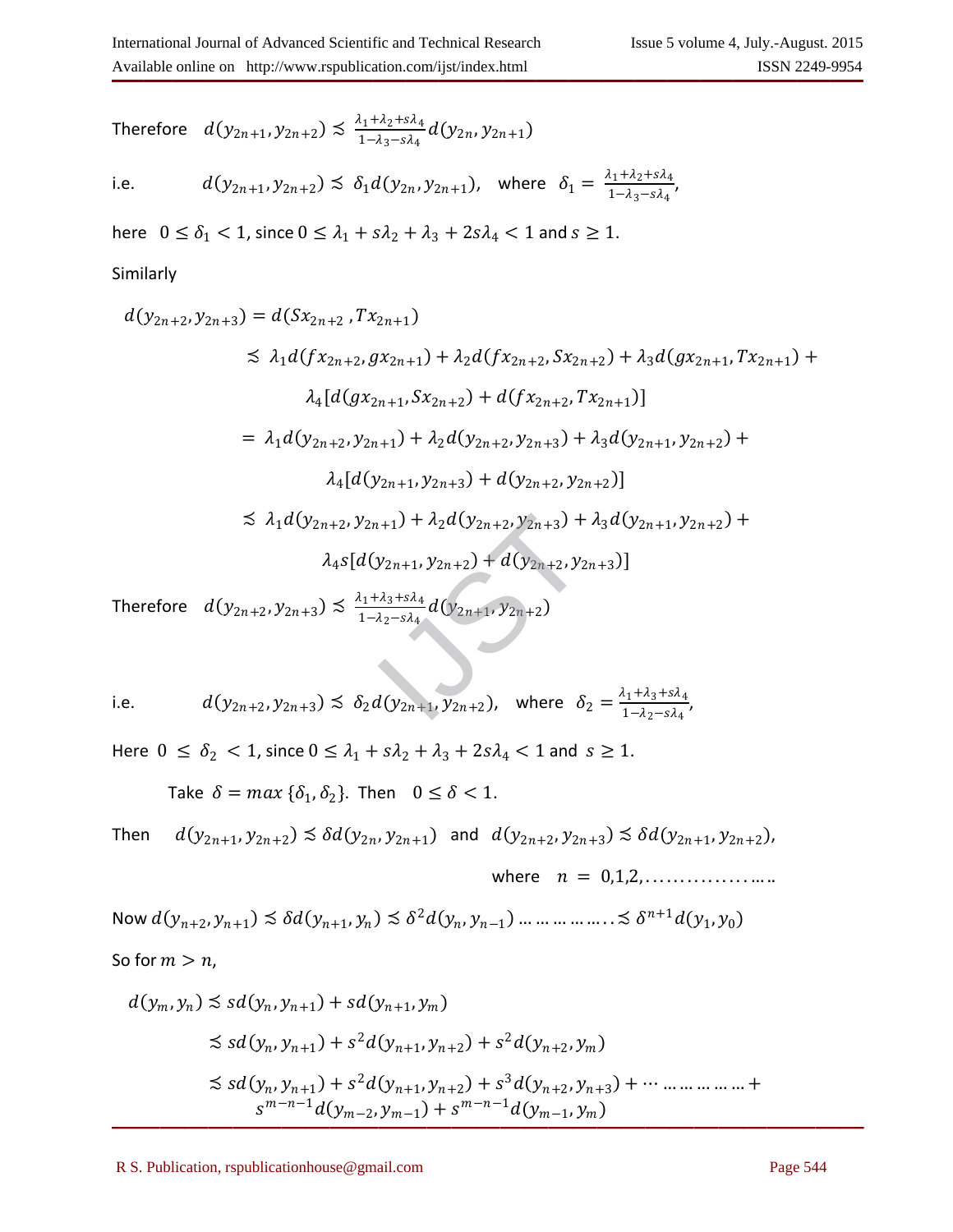$$
\leq sd(y_n, y_{n+1}) + s^2d(y_{n+1}, y_{n+2}) + s^3d(y_{n+2}, y_{n+3}) + \cdots \dots \dots \dots \dots \dots
$$
  
\n
$$
s^{m-n-1}d(y_{m-2}, y_{m-1}) + s^{m-n}d(y_{m-1}, y_m), \text{ [since } s \geq 1]
$$
  
\n
$$
\leq [s\delta^n + s^2\delta^{n+1} + s^3\delta^{n+2} + \cdots \dots \dots \dots \dots + s^{m-n}\delta^{m-1}]d(y_1, y_0)
$$
  
\n
$$
\leq \frac{s\delta^n}{1 - s\delta}d(y_1, y_0)
$$

Therefore  $|d(y_m, y_n)| \leq \frac{s\delta^n}{1-s}$  $\frac{50}{1-s\delta} |d(y_1, y_0)|$ 

$$
\rightarrow 0 \text{ as } n \rightarrow \infty.
$$

Thus  $d(y_m, y_n) \to 0$  as  $n \to \infty$ .

Therefore  $\{y_n\}$  is a Cauchy sequence in  $X$ .

Since X is complete, there exists  $z \in X$ , such that  $y_n \to z$  as  $n \to \infty$ .

Thus  $\lim_{n \to \infty} Sx_{2n} = \lim_{n \to \infty} gx_{2n+1} = \lim_{n \to \infty} Tx_{2n+1} = \lim_{n \to \infty} fx_{2n+2} = z.$ 

Now if  $fX$  is complete subspace of X, there exists  $u \in X$ , such that,  $fu = z$ .

Now from the condition (iv),

Now if 
$$
fX
$$
 is complete subspace of  $X$ , there exists  $u \in X$ , such that,  $fu = z$ .  
\nNow from the condition (iv),  
\n
$$
d(Su, z) \le sd(Su, Tx_{2n+1}) + sd(Tx_{2n+1}, z)
$$
\n
$$
\le s[\lambda_1 d(fu, gx_{2n+1}) + \lambda_2 d(fu, Su) + \lambda_3 d(gx_{2n+1}, Tx_{2n+1}) + \lambda_4 \{d(gx_{2n+1}, Su) + d(fu, Tx_{2n+1})\}] + sd(Tx_{2n+1}, z)
$$
\n
$$
= s[\lambda_1 d(z, y_{2n+1}) + \lambda_2 d(z, Su) + \lambda_3 d(y_{2n+1}, y_{2n+2}) + \lambda_4 \{d(y_{2n+1}, Su) + d(z, y_{2n+2})\}] + sd(y_{2n+2}, z)
$$

Thus

$$
|d(Su,z)| \leq s[\lambda_1|d(z,y_{2n+1})| + \lambda_2|d(z,Su)| + \lambda_3|d(y_{2n+1},y_{2n+2})| + \lambda_4\{d|(y_{2n+1},Su)| + |d(z,y_{2n+2})|\} + s|d(y_{2n+2},z)|
$$

 $\mathcal{L}=\{1,2,3,4\}$  , we can assume that  $\mathcal{L}=\{1,2,3,4\}$  , we can assume that  $\mathcal{L}=\{1,2,3,4\}$ 

Letting  $n \to \infty$ , we get

$$
|d(Su,z)| \le s[\lambda_2|d(z,Su)| + \lambda_4|d(z,Su)|
$$

Therefore  $(1 - s\lambda_2 - s\lambda_4)|d(Su, z)| \leq 0$ 

Now since  $\lambda_1 + s\lambda_2 + \lambda_3 + 2s\lambda_4 < 1$ , then  $0 \leq s\lambda_2 + s\lambda_4 < 1$ .

Therefore  $|d(Su, z)| = 0$ , i.e.  $d(Su, z) = 0$  and hence  $Su = z$ .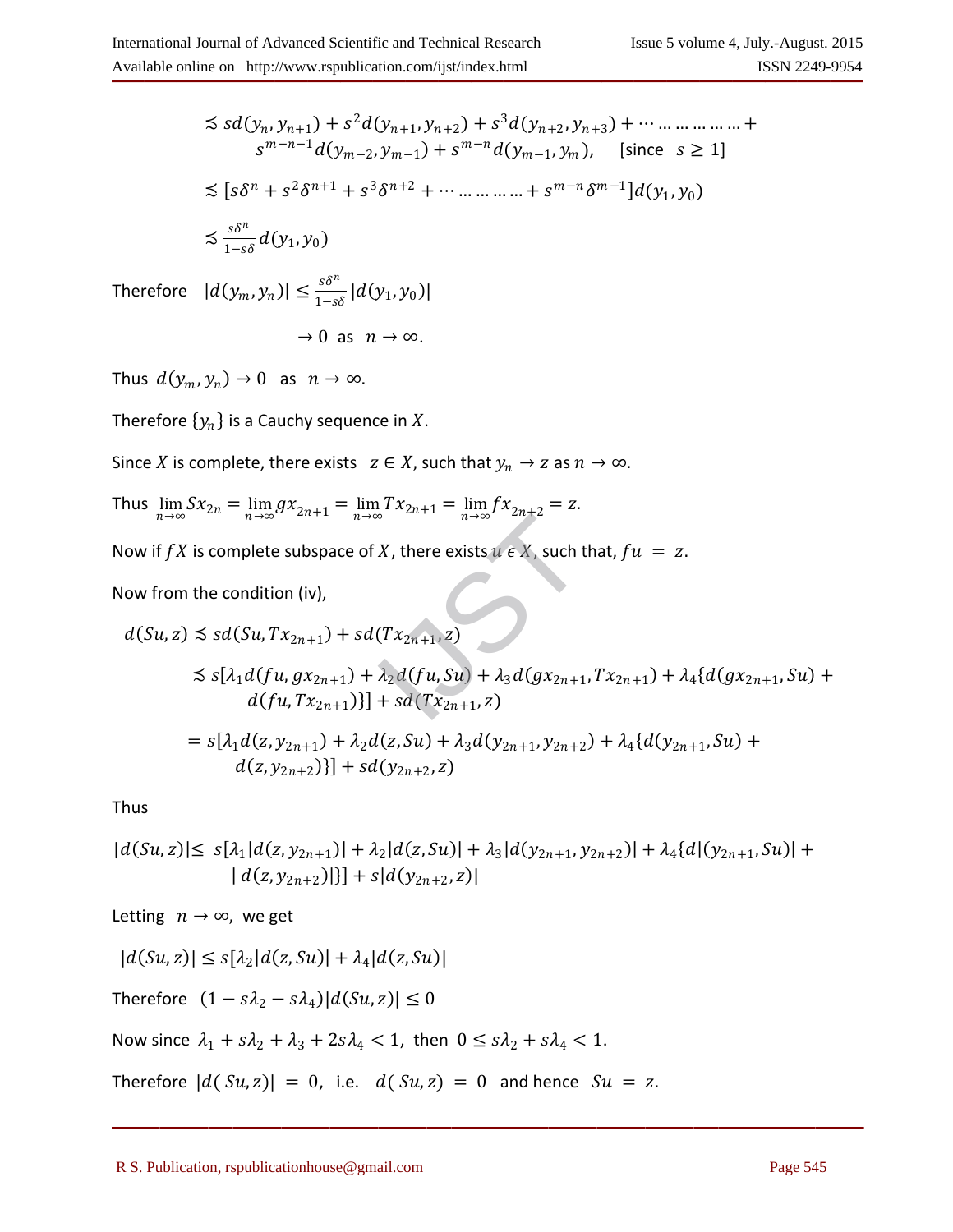Thus  $fu = Su = z$ .

Since  $SX \subseteq gX$ , there exists  $v \in X$ , such that  $Su = gv$ .

Thus  $fu = Su = gv = z$ .

Again from condition (iv),

$$
d(z, Tv) = d(Su, Tv)
$$
  
\n
$$
\leq \lambda_1 d(fu, gv) + \lambda_2 d(fu, Su) + \lambda_3 d(gv, Tv) + \lambda_4 [d(gv, Su) + d(fu, Tv)]
$$
  
\n
$$
= \lambda_3 d(z, Tv) + \lambda_4 d(z, Tv)
$$

Therefore  $(1 - \lambda_3 - \lambda_4) |d(z, Tv)| \leq 0$ 

Since  $0 \le \lambda_1 + s\lambda_2 + \lambda_3 + 2s\lambda_4 < 1$ ,  $0 \le \lambda_3 + \lambda_4 < 1$ .

Therefore  $|d(z, Tv)| = 0$ , i.e.  $d(z, Tv) = 0$  and hence  $z = Tv$ .

Thus 
$$
fu = Su = z = gv = Tv
$$
.

Since  $f$  and  $S$  are weakly compatible,

$$
f\mathbf{z} = f\mathbf{S}u = \mathbf{S}f\mathbf{u} = \mathbf{S}\mathbf{z}.
$$

Now  $d(Sz, z) = d(Sz, Tv)$ 

Thus 
$$
fu = Su = z = gv = Tv
$$
.  
\nSince  $f$  and  $S$  are weakly compatible,  
\n
$$
fz = fSu = Sfu = Sz.
$$
\nNow  $d(Sz, z) = d(Sz, Tv)$   
\n
$$
\leq \lambda_1 d(fz, gv) + \lambda_2 d(fz, Sz) + \lambda_3 d(gv, Tv) + \lambda_4 [d(gv, Sz) + d(fz, Tv)]
$$
\n
$$
= \lambda_1 d(Sz, z) + 2\lambda_4 d(z, Sz)
$$

Therefore  $(1 - \lambda_1 - 2\lambda_4)|d(z,Sz)| \leq 0.$ 

Since  $0 \leq \lambda_1 + s\lambda_2 + \lambda_3 + 2s\lambda_4 < 1$  and  $s \geq 1$ , then  $0 \leq \lambda_1 + 2\lambda_4 < 1$ .

Therefore  $|d(z, Sz)| = 0$ , *i. e.*  $d(z, Sz) = 0$  and hence  $Sz = z$ .

*i.e.*  $fz = Sz = z$ .

Similarly, since  $q$ ,  $T$  are weakly compatible,

$$
gz = gTv = Tgv = Tz.
$$

Also  $d(z, Tz) = d(Sz, Tz)$ 

$$
\lesssim \lambda_1 d(fz,gz) + \lambda_2 d(fz,Sz) + \lambda_3 d(gz,Tz) + \lambda_4 [d(gz,Sz) + d(fz,Tz)]
$$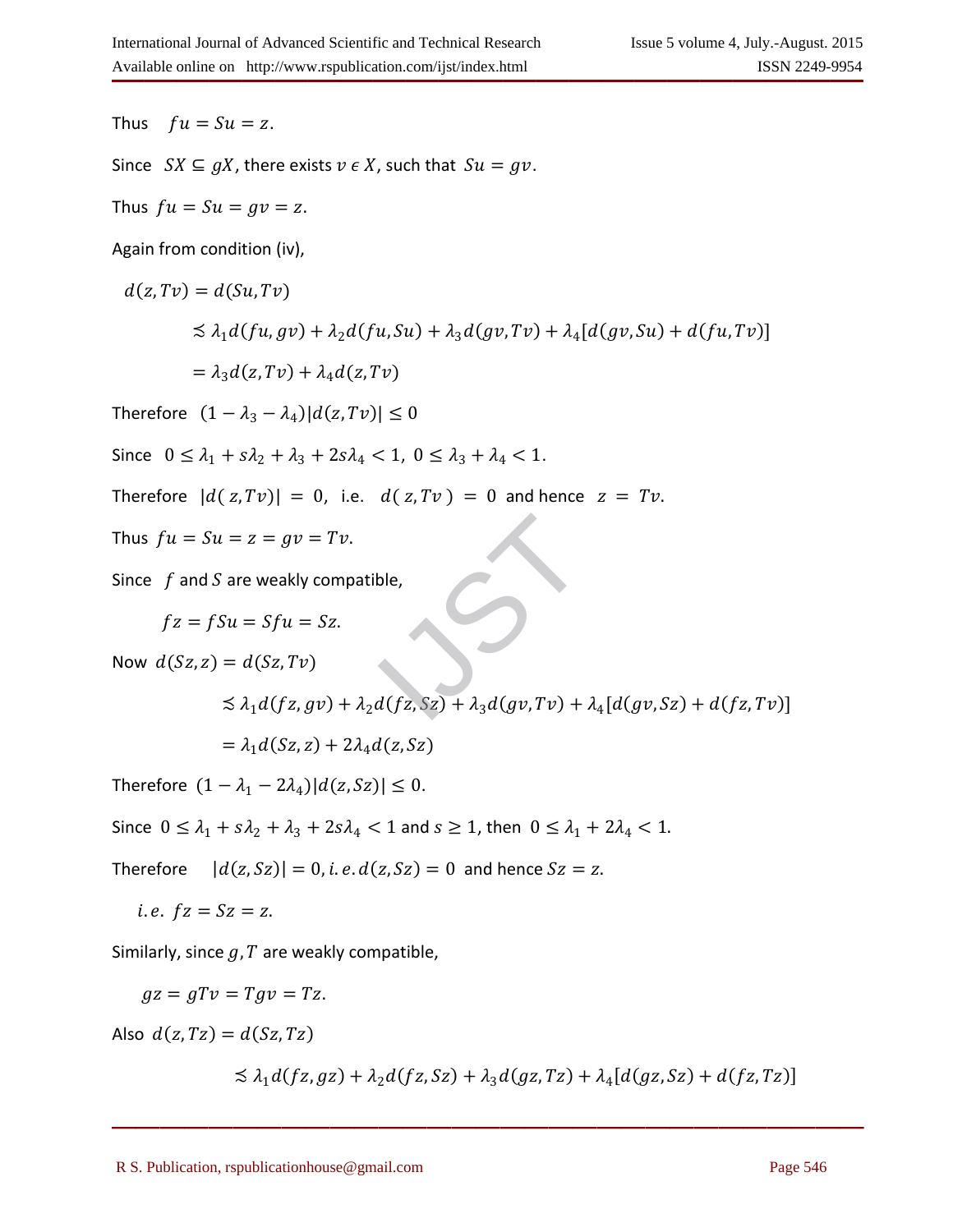$= \lambda_1 d(z, Tz) + 2\lambda_4 d(z, Tz)$ 

Therefore  $(1 - \lambda_1 - 2\lambda_4)|d(z,Tz)| \leq 0.$ 

Therefore  $|d(z, Tz)| = 0$ , *i.e.*  $d(z, Tz) = 0$  and hence  $Tz = z$ .

Thus  $gz = Tz = z$ .

Thus  $fz = Sz = z = gz = Tz$ .

Thus z is a common fixed point of  $S, T, f$  and g.

For uniqueness, let  $z^* \in X$ , such that,  $f z^* = S z^* = z^* = g z^* = T z^*$ .

Now from condition (iv),

$$
d(z, z^*) = d(Sz, Tz^*)
$$
  
\n
$$
\leq \lambda_1 d(fz, gz^*) + \lambda_2 d(fz, Sz) + \lambda_3 d(gz^*, Tz^*) + \lambda_4 [d(gz^*, Sz) + d(fz, Tz^*)]
$$
  
\n
$$
= \lambda_1 d(z, z^*) + 2\lambda_4 d(z, z^*)
$$
  
\nTherefore  $(1 - \lambda_1 - 2\lambda_4) |d(z, z^*)| \leq 0$ .  
\nTherefore  $|d(z, z^*)| = 0$ , *i. e. d(z, z^\*) = 0* and hence  $z = z^*$ .  
\nThus *z* is the unique fixed common fixed point of *S*, *T*, *f* and *g*.  
\nIf *gX* is a complete subspace of *X*, then similarly we can prove the theorem.

Therefore  $(1 - \lambda_1 - 2\lambda_4)|d(z, z^*)| \leq 0$ .

Therefore  $|d(z, z^*)| = 0$ , *i.e.*  $d(z, z^*) = 0$  and hence  $z = z^*$ .

Thus z is the unique fixed common fixed point of  $S, T, f$  and  $g$ .

If  $gX$  is a complete subspace of X, then similarly we can prove the theorem.

**Corollary 1.1.** Let  $(X, d)$  be a complete complex valued b-metric space with coefficient  $s \geq 1$ . Let  $S$ ,  $T$  be self-mappings of  $X$  satisfying:

$$
d(Sx, Ty) \lesssim \lambda_1 d(x, y) + \lambda_2 d(x, Sx) + \lambda_3 d(y, Ty) + \lambda_4 [d(y, Sx) + d(x, Ty)], \forall x, y \in X,
$$

where  $\lambda_1$ ,  $\lambda_2$ ,  $\lambda_3$ ,  $\lambda_4$  are non-negative reals with  $\lambda_1 + s\lambda_2 + \lambda_3 + 2s\lambda_4 < 1$ .

Then  $S$  and  $T$  have a unique common fixed point in  $X$ .

**Proof.** If we put  $fx = x$ ,  $gx = x$  in the above theorem, we can easily get the result.

**Corollary 1.2.** . Let  $(X, d)$  be a complete complex valued b-metric space with coefficient  $s \ge 1$ . Let  $T$ ,  $f$  and  $g$  be self-mappings of  $X$ , satisfying the conditions:

- (i) The pairs  $\{T, f\}$  and  $\{T, g\}$  are weakly compatible,
- (ii)  $TX \subseteq fX$  and  $TX \subseteq gX$ ,
- (iii)  $fX$  or  $gX$  is a complete subspace of  $X$  and